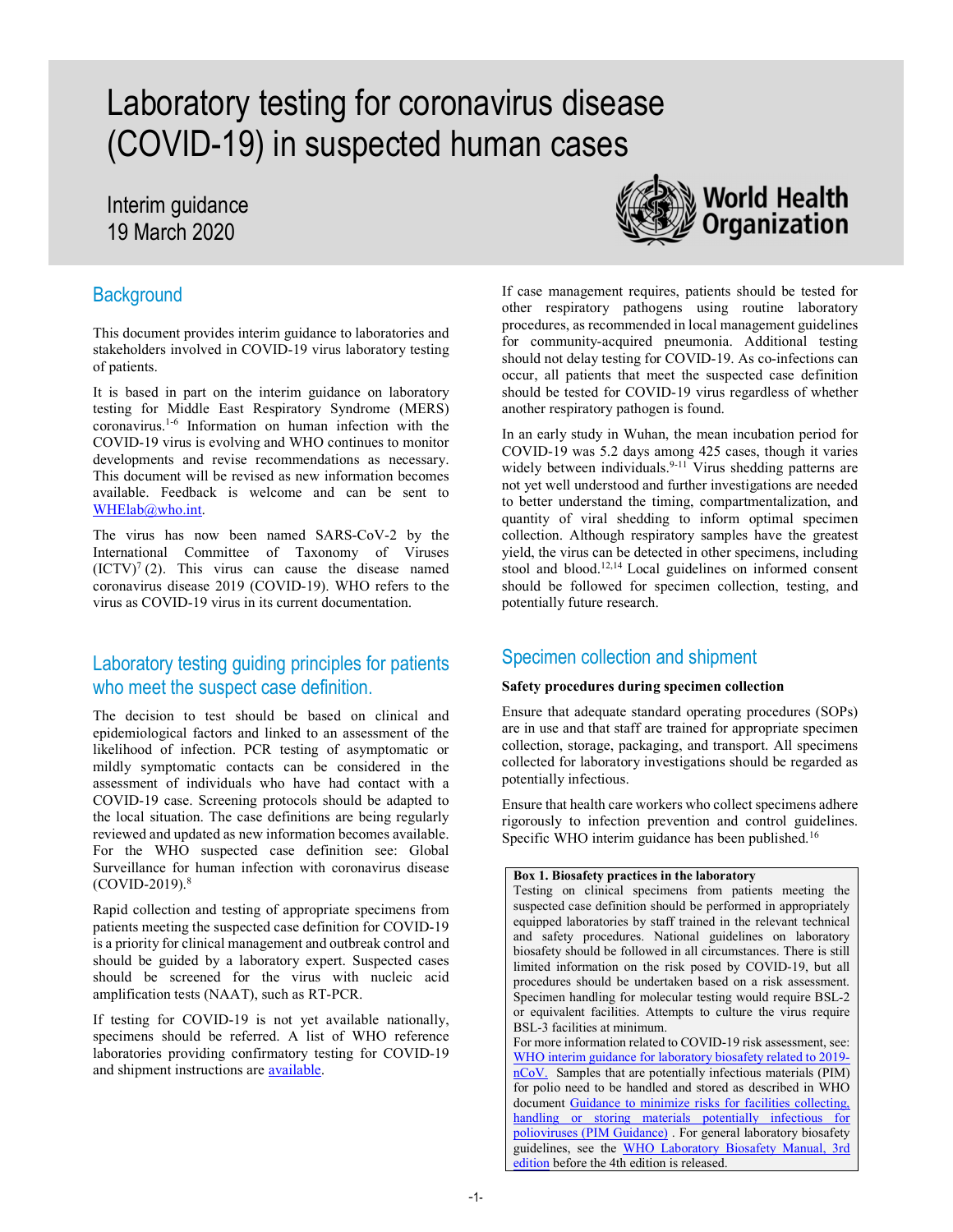#### Specimens to be collected

At minimum, respiratory material should be collected:

- upper respiratory specimens: nasopharyngeal and oropharyngeal swab or wash in ambulatory patients
- and/or lower respiratory specimens: sputum (if produced) and/or endotracheal aspirate or bronchoalveolar lavage in patients with more severe respiratory disease. (Note high risk of aerosolization; adhere strictly to infection prevention and control procedures).

Additional clinical specimens may be collected as COVID-19 virus has been detected in blood and stool, as had the coronaviruses responsible for SARS and MERS.12,14,17-19 The duration and frequency of shedding of COVID-19 virus in stool and potentially in urine is unknown. In case of patients who are deceased, consider autopsy material including lung tissue. In surviving patients, paired serum (acute and convalescent) can be useful to retrospectively define cases as serological assays become available.

Further recommendations on materials to collect, including the testing of asymptomatic individuals, can be found in Table 1.

#### Packaging and shipment of clinical specimens

Specimens for virus detection should reach the laboratory as soon as possible after collection. Correct handling of specimens during transportation is essential. Specimens that can be delivered promptly to the laboratory can be stored and shipped at 2-8°C. When there is likely to be a delay in specimens reaching the laboratory, the use of viral transport medium is strongly recommended. Specimens may be frozen to - 20°C or ideally -70°C and shipped on dry ice if further delays are expected (see Table 2). It is important to avoid repeated freezing and thawing of specimens.

Transport of specimens within national borders should comply with applicable national regulations. International transport of potentially COVID-19 virus containing samples should follow the UN Model Regulations, and any other applicable regulations depending on the mode of transport being used. More information may be found in the WHO Guidance on regulations for the Transport of Infectious Substances 2019-2020<sup>22</sup> and WHO interim guidance for laboratory biosafety related to coronavirus disease.<sup>16</sup>

#### Ensure good communication with the laboratory and provide needed information.

Alerting the laboratory before sending specimens encourages proper and timely processing of samples and timely reporting. Specimens should be correctly labelled and accompanied by a diagnostic request form (template provided in Annex I).

# Laboratory testing for COVID-19 virus

Laboratories undertaking testing for COVID-19 virus should adhere strictly to appropriate biosafety practices.

#### Nucleic acid amplification tests (NAAT) for COVID-19 virus.

Routine confirmation of cases of COVID-19 is based on detection of unique sequences of virus RNA by NAAT such as real-time reverse-transcription polymerase chain reaction (rRT-PCR) with confirmation by nucleic acid sequencing when necessary. The viral genes targeted so far include the N, E, S and RdRP genes. Examples of protocols used may be found here. RNA extraction should be done in a biosafety cabinet in a BSL-2 or equivalent facility. Heat treatment of samples before RNA extraction is not recommended.

#### Laboratory confirmation of cases by NAAT in areas with no known COVID-19 virus circulation.

To consider a case as laboratory-confirmed by NAAT in an area with no COVID-19 virus circulation, one of the following conditions need to be met:

- A positive NAAT result for at least two different targets on the COVID-19 virus genome, of which at least one target is preferably specific for COVID-19 virus using a validated assay (as at present no other SARS-like coronaviruses are circulating in the human population it can be debated whether it must be COVID-19 or SARS-like coronavirus specific); OR
- One positive NAAT result for the presence of betacoronavirus, and COVID-19 virus further identified by sequencing partial or whole genome of the virus as long as the sequence target is larger or different from the amplicon probed in the NAAT assay used.

When there are discordant results, the patient should be resampled and, if appropriate, sequencing of the virus from the original specimen or of an amplicon generated from an appropriate NAAT assay, different from the NAAT assay initially used, should be obtained to provide a reliable test result. Laboratories are urged to seek confirmation of any surprising results in an international reference laboratory.

#### Laboratory-confirmed case by NAAT in areas with established COVID-19 virus circulation.

In areas where COVID-19 virus is widely spread a simpler algorithm might be adopted in which, for example, screening by rRT-PCR of a single discriminatory target is considered sufficient.

One or more negative results do not rule out the possibility of COVID-19 virus infection. A number of factors could lead to a negative result in an infected individual, including:

- poor quality of the specimen, containing little patient material (as a control, consider determining whether there is adequate human DNA in the sample by including a human target in the PCR testing).
- the specimen was collected late or very early in the infection.
- the specimen was not handled and shipped appropriately.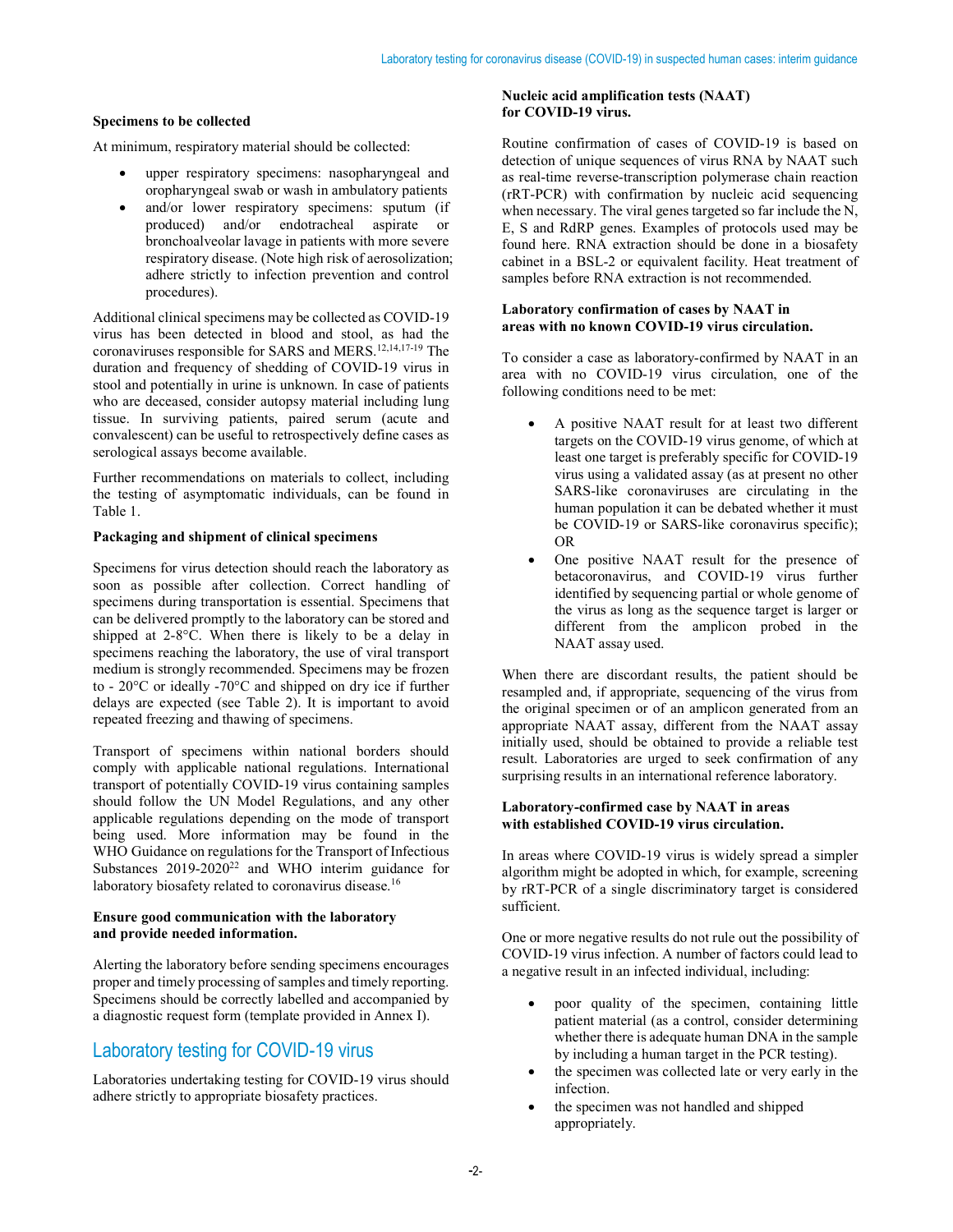technical reasons inherent in the test, e.g. virus mutation or PCR inhibition.

If a negative result is obtained from a patient with a high index of suspicion for COVID-19 virus infection, particularly when only upper respiratory tract specimens were collected, additional specimens, including from the lower respiratory tract if possible, should be collected and tested.

Each NAAT run should include both external and internal controls, and laboratories are encouraged to participate in external quality assessment schemes when they become available. It is also recommended to laboratories that order their own primers and probes to perform entry testing/validation on functionality and potential contaminants.

#### Serological testing

Serological surveys can aid investigation of an ongoing outbreak and retrospective assessment of the attack rate or extent of an outbreak. In cases where NAAT assays are negative and there is a strong epidemiological link to COVID-19 infection, paired serum samples (in the acute and convalescent phase) could support diagnosis once validated serology tests are available. Serum samples can be stored for these purposes.

Cross reactivity to other coronaviruses can be challenging,  $22$ but commercial and non-commercial serological tests are currently under development. Some studies with COVID-19 serological data on clinical samples have been published.<sup>23,24</sup>

#### Viral sequencing

In addition to providing confirmation of the presence of the virus, regular sequencing of a percentage of specimens from clinical cases can be useful to monitor for viral genome mutations that might affect the performance of medical countermeasures, including diagnostic tests. Virus whole genome sequencing can also inform molecular epidemiology studies. Many public-access databases for deposition of genetic sequence data are available, including GISAID, which is intended to protect the rights of the submitting party.<sup>25</sup>

#### Viral culture

Virus isolation is not recommended as a routine diagnostic procedure.

## Reporting of cases and test results

Laboratories should follow national reporting requirements. In general, all test results, positive or negative, should be immediately reported to national authorities. States Parties to the IHR are reminded of their obligations to share with WHO relevant public health information for events for which they notified WHO, using the decision instrument in Annex 1 of the IHR (2005).<sup>26</sup>

# Research toward improved detection of COVID-19 virus.

Many aspects of the virus and disease are still not understood. A better understanding will be needed to provide improved guidance. For example:

Viral dynamics: optimal timing and type of clinical material to sample for molecular testing-

- Dynamic of immunological response
- Disease severity in various populations, e.g. by age.
- The relationship between viral concentration and disease severity.
- The duration of shedding, and relation to clinical picture (e.g. clinical recovery occurs with viral clearing, or shedding persists despite clinical improvement).
- Development and validation of useful serological assays.
- Comparative studies of available molecular and serological assays.
- Optimal percentage of positive cases that requires sequencing to monitor mutations that might affect the performance of molecular tests.
- WHO encourages the sharing of data to better understand and thus manage the OVID-19 outbreak, and to develop countermeasures.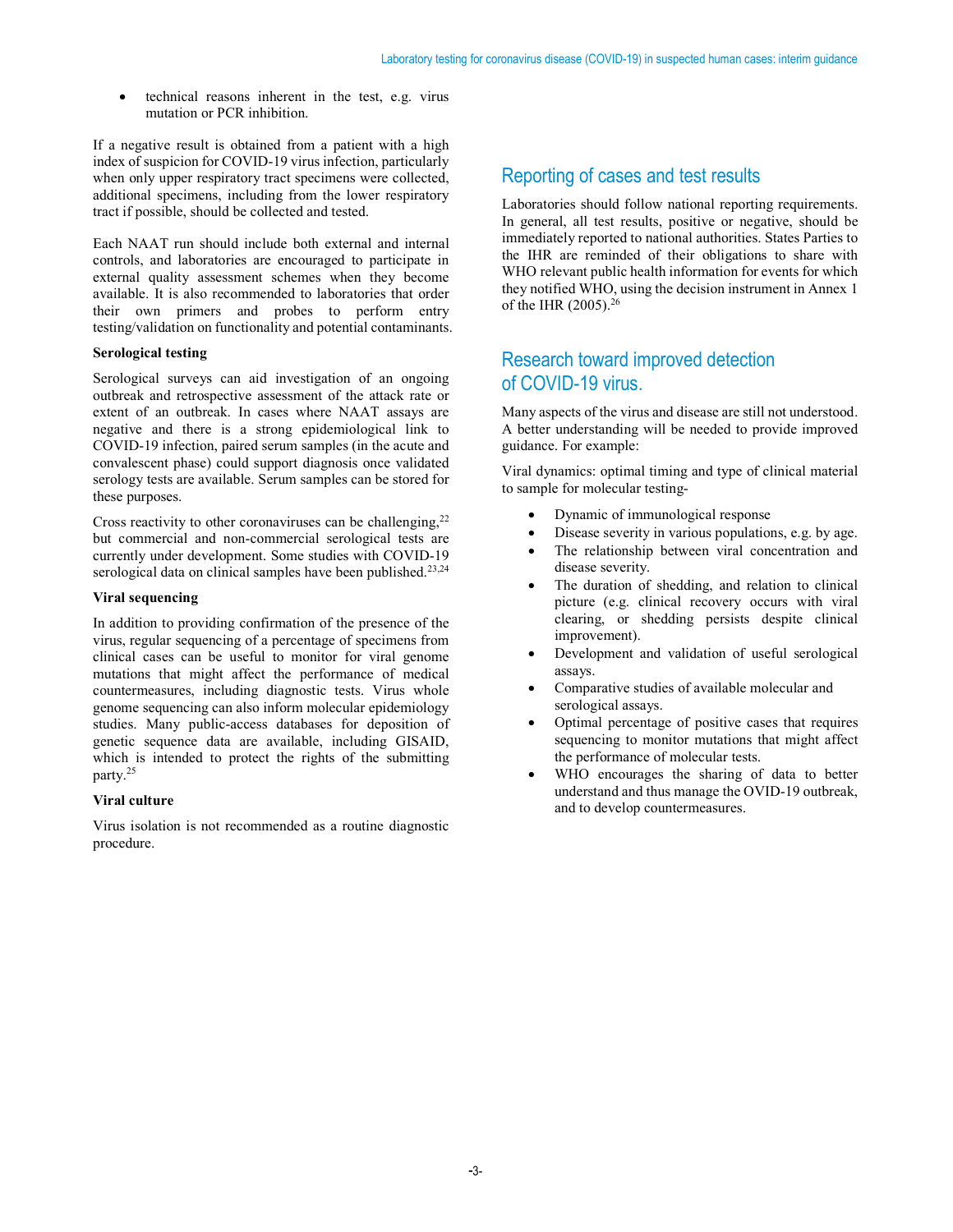|                                                                                                                                                                                                           | <b>Test</b> | Type of sample                                                                                                                                                                                    | Timing                                                                                                                                                                                                                                               |
|-----------------------------------------------------------------------------------------------------------------------------------------------------------------------------------------------------------|-------------|---------------------------------------------------------------------------------------------------------------------------------------------------------------------------------------------------|------------------------------------------------------------------------------------------------------------------------------------------------------------------------------------------------------------------------------------------------------|
| Patient                                                                                                                                                                                                   | <b>NAAT</b> | Lower respiratory tract<br>- sputum<br>- aspirate<br>- lavage<br>Upper respiratory tract<br>- nasopharyngeal and<br>- oropharyngeal swabs<br>- nasopharyngeal<br>wash/nasopharyngeal<br>aspirate. | Collect on presentation.<br>Possibly repeated sampling to<br>monitor clearance. Further<br>research needed to determine<br>effectiveness and reliability of<br>repeated sampling.                                                                    |
|                                                                                                                                                                                                           |             | Consider stools, whole blood,<br>urine, and if diseased, material<br>from autopsy.                                                                                                                |                                                                                                                                                                                                                                                      |
| Patient                                                                                                                                                                                                   | Serology    | Serum for serological testing<br>once validated and available.                                                                                                                                    | Paired samples are necessary<br>for confirmation with the initial<br>sample collected in the first<br>week of illness and the second<br>ideally collected 2-4 weeks later<br>(optimal timing for convalescent<br>sample needs to be<br>established). |
| Contact<br>in health-care centre associated<br>outbreaks or other settings where<br>contacts have symptoms, or<br>where asymptomatic contacts<br>have had high-intensity contact<br>with a COVID-19 case. | <b>NAAT</b> | Nasopharyngeal and<br>oropharyngeal swabs.                                                                                                                                                        | Within incubation period of last<br>documented contact.                                                                                                                                                                                              |
|                                                                                                                                                                                                           | Serology    | Serum for serological testing<br>once validated and available.                                                                                                                                    | Baseline serum taken as early<br>as possible within incubation<br>period of contact and<br>convalescent serum taken<br>2-4 weeks after last contact<br>(optimal timing for convalescent<br>sample needs to be<br>established).                       |

### Table 1. Specimens to be collected from symptomatic patients and contacts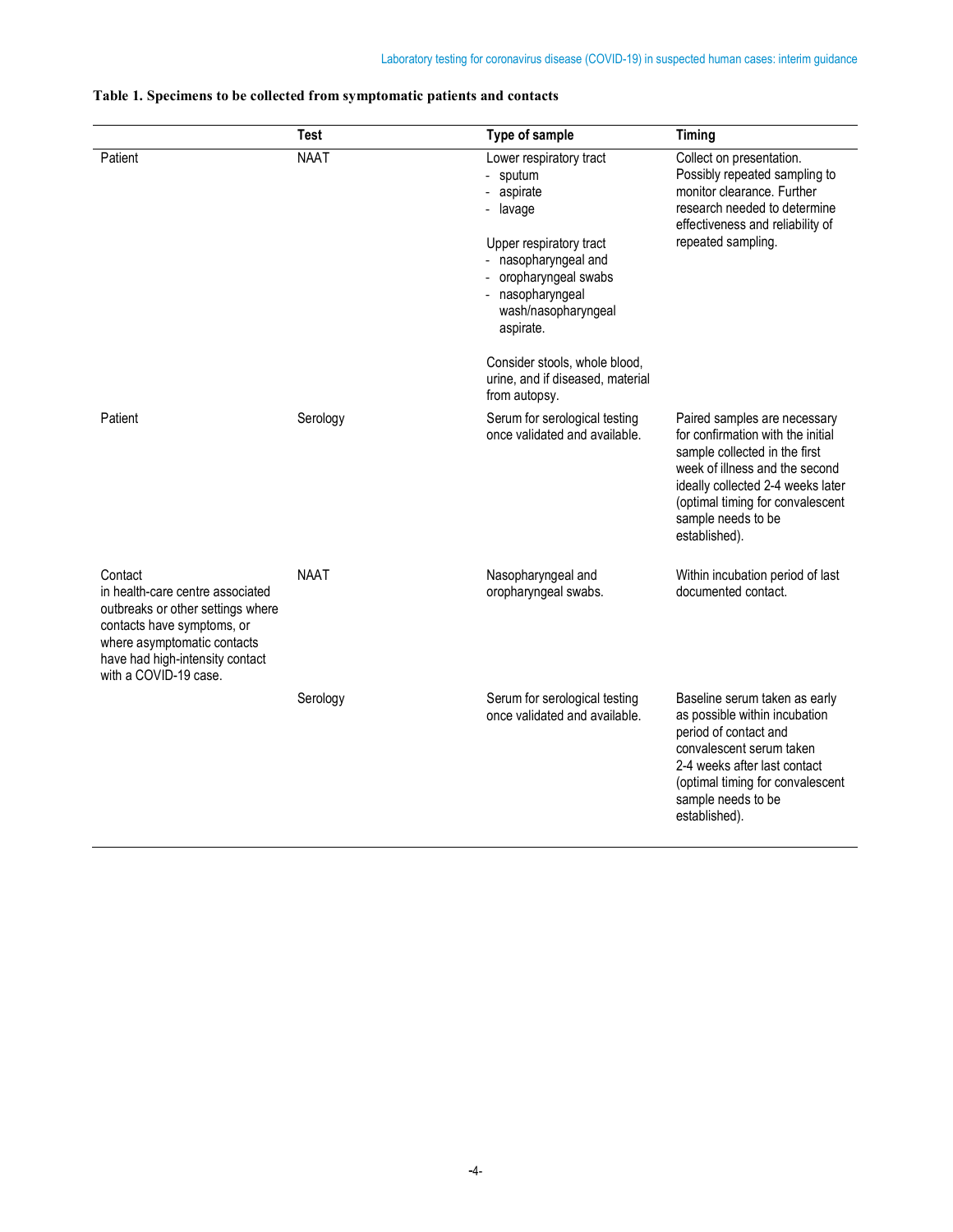| Specimen type                                                        | <b>Collection materials</b>                                    | Storage temperature until<br>testing in-country laboratory | Recommended temperature<br>for shipment according to<br>expected shipment time |
|----------------------------------------------------------------------|----------------------------------------------------------------|------------------------------------------------------------|--------------------------------------------------------------------------------|
| Nasopharyngeal and<br>oropharyngeal swab                             | Dacron or polyester flocked<br>swabs*                          | 2-8 °C                                                     | 2-8 °C if $\leq$ 5 days<br>$-70$ °C (dry ice) if $>5$ days                     |
| Bronchoalveolar lavage                                               | Sterile container *                                            | $2-8$ °C                                                   | 2-8 °C if $\leq$ 2 days<br>$-70$ °C (dry ice) if $>2$ days                     |
| (Endo)tracheal aspirate,<br>nasopharyngeal or nasal<br>wash/aspirate | Sterile container *                                            | $2-8$ °C                                                   | 2-8 °C if $\leq$ 2 days<br>$-70$ °C (dry ice) if $>2$ days                     |
| Sputum                                                               | Sterile container                                              | $2-8$ °C                                                   | 2-8 °C if $\leq$ 2 days<br>$-70$ °C (dry ice) if $>2$ days                     |
| Tissue from biopsy or autopsy<br>including from lung.                | Sterile container with saline or<br>VTM.                       | $2-8$ °C                                                   | 2-8 °C if $\leq$ 24 hours<br>$-70$ °C (dry ice) if >24 hours                   |
| Serum                                                                | Serum separator tubes (adults:<br>collect 3-5 ml whole blood). | $2-8 °C$                                                   | 2-8 °C if $\leq$ 5 days<br>$-70$ °C (dry ice) if $>5$ days                     |
| Whole blood                                                          | Collection tube                                                | $2-8$ °C                                                   | 2-8 °C if $\leq$ 5 days<br>$-70$ °C (dry ice) if $>5$ days                     |
| Stool                                                                | Stool container                                                | $2-8 °C$                                                   | 2-8 °C if $\leq$ 5 days<br>$-70$ °C (dry ice) if $>5$ days                     |
| Urine                                                                | Urine collection container                                     | $2-8$ °C                                                   | 2-8 °C if $\leq$ 5 days<br>$-70$ °C (dry ice) if $>5$ days                     |

#### Table 2. Specimen collection and storage (adapted from  $4, 27, 28$ )

\* For transport of samples for viral detection, use viral transport medium (VTM) containing antifungal and antibiotic supplements. Avoid repeated freezing and thawing of specimens. If VTM is not available sterile saline may be used instead (in which case, duration of sample storage at 2-8 °C may be different from what is indicated above).

Aside from specific collection materials indicated in the table also assure other materials and equipment are available: e.g. transport containers and specimen collection bags and packaging, coolers, and cold packs or dry ice, sterile blood-drawing equipment (e.g. needles, syringes and tubes), labels and permanent markers, PPE, materials for decontamination of surfaces, etc.

### References

- 1. Laboratory testing for Middle East Respiratory Syndrome coronavirus, interim guidance (revised), January 2019, WHO/MERS/LAB/15.1/Rev1/2019, World Health Organization, 2018. (https://apps.who.int/iris/bitstream/handle/10665/2 59952/WHO-MERS-LAB-15.1-Rev1-2018 eng.pdf;jsessionid=08939A780A5A4552EC8279D 0E6D650E4?sequence=1)
- 2. Managing epidemics, key facts about major deadly diseases. Geneva: World Health Organization; 2018. (https://apps.who.int/iris/handle/10665/272442).
- 3. WHO Global Influenza Surveillance Network Manual for the laboratory diagnosis and virological surveillance of influenza, WHO, 2011 (https://www.who.int/influenza/gisrs\_laboratory/m anual diagnosis surveillance influenza/en/).
- 4. Protocol to investigate non-seasonal influenza and other emerging acute respiratory diseases. Geneva: World Health Organization; 2018. (https://www.who.int/influenza/resources/publicati ons/outbreak\_investigation\_protocol/en/).
- 5. WHO Recommended Surveillance Standards WHO/CDS/CSR/ISR/99.2 (https://www.who.int/csr/resources/publications/sur veillance/whocdscsrisr992.pdf).
- 6. Guideline for the collection of clinical specimens during field investigation of outbreaks WHO/CDS/CSR/EDC/200.4 (https://www.who.int/ihr/publications/WHO\_CDS\_ CSR\_EDC\_2000\_4/en/).
- 7. Severe acute respiratory syndrome-related coronavirus: The species and its viruses – a statement of the Coronavirus Study Group. Alexander E. Gorbalenya, Susan C. Baker, Ralph S. Baric, Raoul J. de Groot, Christian Drosten, Anastasia A. Gulyaeva, Bart L. Haagmans, Chris Lauber, Andrey M Leontovich, Benjamin W. Neuman, Dmitry Penzar, Stanley Perlman, Leo L.M. Poon, Dmitry Samborskiy, Igor A. Sidorov, Isabel Sola, John Ziebuhr. Severe acute respiratory syndromerelated coronavirus: The species and its viruses – a statement of the Coronavirus Study Group. bioRxiv 2020.02.07.937862; doi: https://doi.org/10.1101/2020.02.07.937862

-5-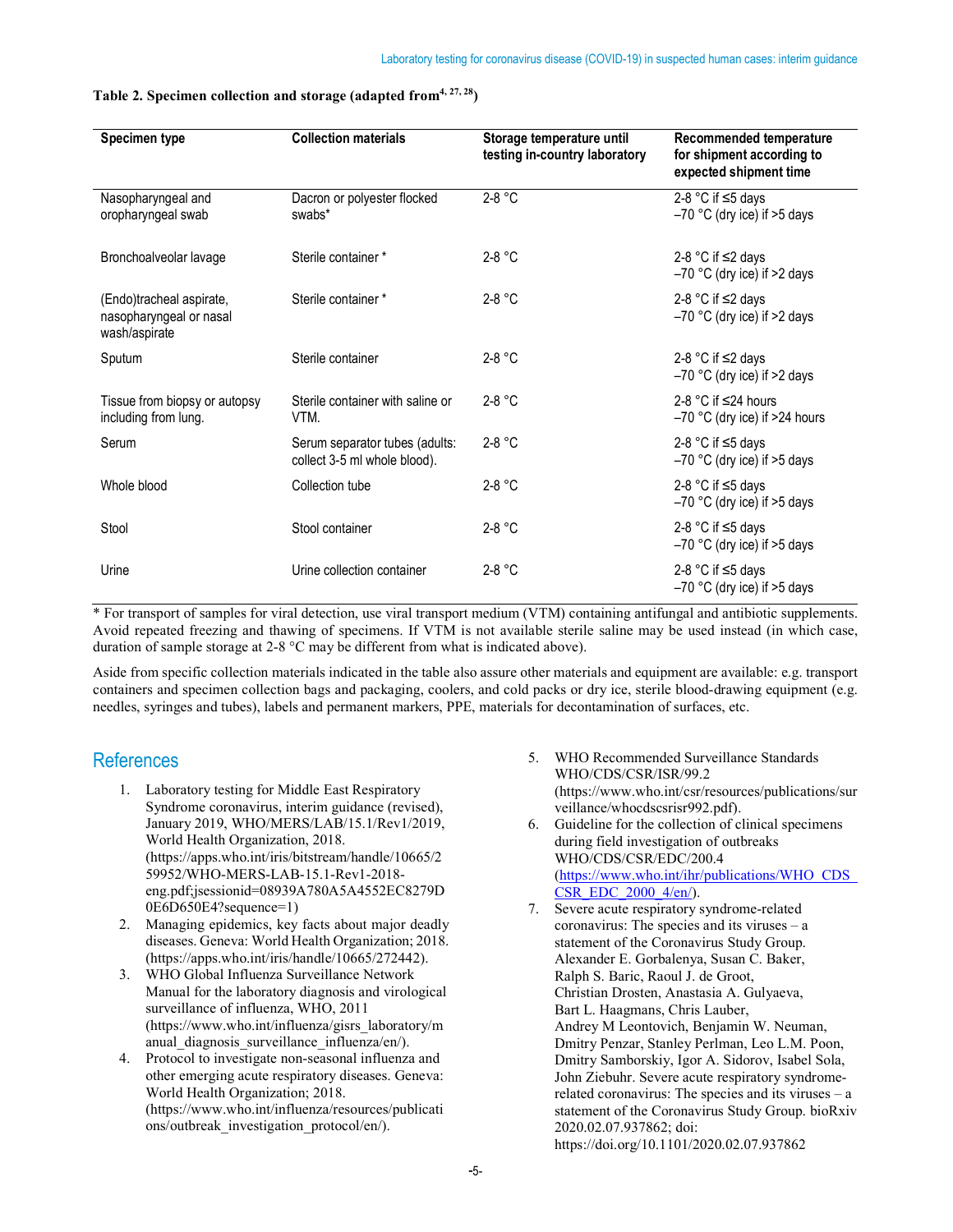- 8. WHO laboratory biosafety manual, third edition. Geneva: World Health Organization; 2004. (http://www.who.int/csr/resources/publications/bio safety/ WHO\_CDS\_CSR\_LYO\_2004\_11/en/).
- 9. Global Surveillance for human infection with coronavirus disease (COVID-2019), Interim guidance, Geneva, World Health Organization, 2020. (https://www.who.int/publicationsdetail/global-surveillance-for-human-infectionwith-novel-coronavirus-(2019-ncov).
- 10. Qun Li, Xuhua Guan, Peng Wu, et al. Early Transmission Dynamics in Wuhan, China, of Novel Coronavirus–Infected Pneumonia. N Eng J Med. January 29, 2020.
- 11. Wei-jie Guan, Zheng-yi Ni, Yu Hu, Wen hua Liang, Chun-quan Ou, Jian xing He, et al. Clinical characteristics of 2019 novel coronavirus infection in China. medRxiv preprint doi: https://doi.org/10.1101/2020.02.06.20020974.
- 12. Nathalie M Linton, Tetsuro Kobayashi, Yichi Yang, Katsuma Hayashi, Andrei R. Akhmetzhanov, Sung mok Jung, et al. Incubation Period and Other Epidemiological Characteristics of 2019 Novel Coronavirus Infections with Right Truncation: A Statistical Analysis of Publicly Available Case Data.J. Clin. Med. 2020, 9(2), 538; https://doi.org/10.3390/jcm9020538.
- 13. Xu Kaijin, Cai Hongliu, Shen Yihong, et al. Management of Corona Virus Disease 19 (COVID-19): the Zhejiang Experience. Jour Zhejiang Univ. DOI: 10.3785/j.issn.1008-9292.2020.02.02.
- 14. Wei Zhang, Rong-Hui Du, Bei Li, Xiao Shuang Zheng, Xing-Lou Yang, Ben Hu, et al. Molecular and serological investigation of 2019-nCoV infected patients: implication of multiple shedding routes, Emerging Microbes & Infections 2020 9:1, 386-389 (https://www.tandfonline.com/doi/full/10.1080/222 21751.2020.1729071).
- 15. Infection prevention and control during health care when novel coronavirus (nCoV) infection is suspected, interim guidance, January 2020. Geneva: World Health Organization; 2020. (https://www.who.int/publications-detail/infectionprevention-and-control-during-health-care-whennovel-coronavirus-(ncov)-infection-is-suspected-20200125).
- 16. Laboratory biosafety guidance related to the novel coronavirus (2019-nCoV), World Health Organization; 2020 (https://www.who.int/docs/defaultsource/coronaviruse/laboratory-biosafety-novelcoronavirus-version-1-1.pdf?sfvrsn=912a9847\_2).
- 17. Shi X, Gong E, Gao D, et al. Severe acute respiratory syndrome associated coronavirus is detected in intestinal tissues of fatal cases. Am J Gastroenterol. 2005;100 (1):169–176.
- 18. Zhou J, Li C, Zhao G, et al. Human intestinal tract serves as an alternative infection route for Middle East respiratory syndrome coronavirus. Sci Adv. 2017;3(11).
- 19. Ding Y, He L, Zhang Q, et al. Organ distribution of severe acute respiratory syndrome (SARS) associated coronavirus (SARS-CoV) in SARS patients: implications for pathogenesis and virus transmission pathways. J, Pathol. 2004;203(2):622–630.
- 20. Guidance on regulations for the transport of infectious substances 2019–2020. Geneva:World Health Organization; 2019. (https://www.who.int/ihr/publications/WHO-WHE-CPI-2019.20/en/).
- 21. Guidance to minimize risks for facilities collecting, handling or storing materials potentially infectious for polioviruses (PIM Guidance). Geneva: World Health Organization;2018. http://polioeradication.org/wpcontent/uploads/2016/07/PIM-guidance-20190122- EN.pdf.
- 22. Meyer B, Drosten C, Müller MA. Serological assays for emerging coronaviruses: challenges and pitfalls. Virus Res. 2014 Dec 19;194:175-83.
- 23. Bai Shaoli, Wang Jianyun, Zhou (Yingquan Yu Desheng, Gao Xiaomin, Li Lingling, Yang Fan. Analysis of the first family epidemic situation of new coronavirus pneumonia in Gansu Province. Chinese Journal of Preventive medicine, 2020, 54.
- 24. Shu-Yuan Xiao, Yingjie Wu, Juan Li, Evolving status of the 2019 novel coronavirus infections: proposal of conventional serologic assays for disease diagnostics and infection monitoring. 2020, J Med Virol. 2020;1-4.
- 25. GISAID.org (https://www.gisaid.org/), accessed on 19 February 2020
- 26. World Health Organization. International Health Regulations (2005), third edition. Geneva: World Health Organization; 2016 (http://www.who.int/ihr/publications/97892415804 96/en/).
- 27. Protocol to investigate non-seasonal influenza and other emerging acute respiratory diseases. Geneva: World Health Organization; 2018. (https://www.who.int/influenza/resources/publicati ons/outbreak investigation protocol/en/).
- 28. Bruce et al. JCM. 2011. Evaluation of Swabs, Transport Media, and Specimen Transport Conditions for Optimal Detection of Viruses by PCR.

# Acknowledgements

The following people contributed to the drafting of the evolving versions of this guidance document: Katrin Leitmeyer, European Center for Disease Control, Maria Zambon, Public Health England, UK; Christian Drosten, Charité - Universitätsmedizin Berlin, Germany; Marion Koopmans, Erasmus MC, Rotterdam, The Netherlands; Leo Poon, Hong Kong University, China, Hong Kong SAR; George Gao, Chinese CDC, China.

WHO: Karen Nahapetyan, Francis Inbanathan, Dmitriy Pereyaslov, Christine Uhlenhaut, Varja Grabovac, Katelijn Vandemaele, Magdi Samaan, Christian Fuster,